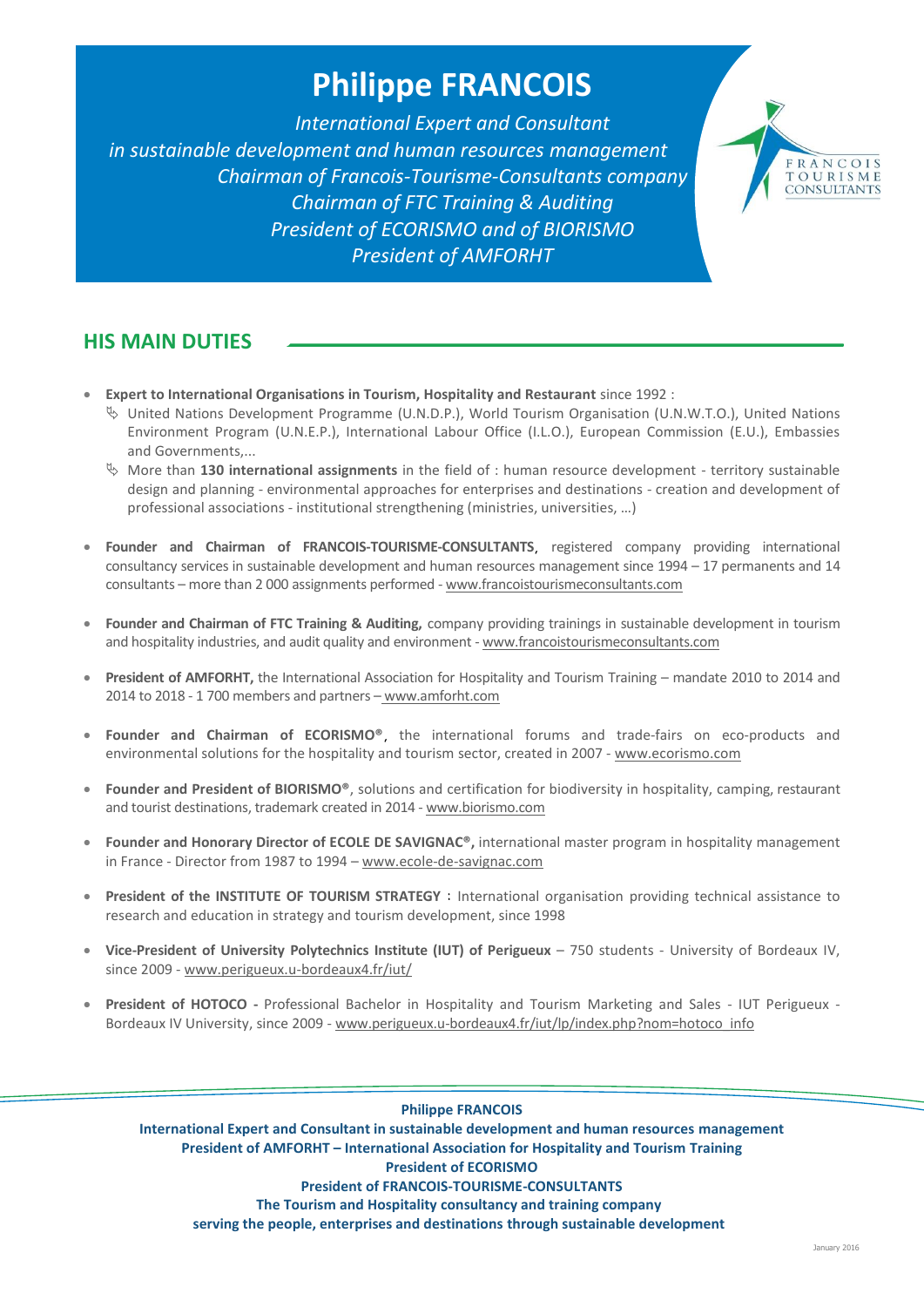- **Vice-Président of the Tourism Office of Perigueux –** Member of the Board since 2013 - <http://www.tourisme-perigueux.fr/>
- **Elected Board Member of AFEST** : French Association of Tourism Experts member since 1988 [www.afest.org](http://www.afest.org/)
- **Member of the French Association of Consultancy and Engineering Companies** Tourism, Leisure, Culture : GEFIL, from 1995 to 2013 - Member of the Board from 2007 to 2010
- **Vice-President of the Board of the Perigord Agency of Health Service at Work**, since 2001 [www.simt24.org](http://www.simt24.org/)
- **Elected member of the Dordogne Chambre de Commerce et d'Industrie –** from 2010 to 2015  [www.dordogne.cci.fr](http://www.dordogne.cci.fr/)
- **President of Web Challenge 24**  The competition of excellence of websites organized by the CCI of the Dordogne from 2012 - <http://www.webchallenge24.com/>
- **Member of the Board of the Tourism Office of Périgueux**  since 2013 <http://www.tourisme-perigueux.fr/>
- **Consultant, lecturer and visiting professor to numerous colleges and universities in the world**
- **Consultant in creation and development of hotel schools and academic programs in France and abroad** 20 schools and programs developed to date in France and abroad, particularly in Jordan, Haïti, Namibia, Russia, Baltic States, Guinea, Ukraine, Romania,…

# **HIS FORMER DUTIES**

- **Chairman and Manager of Hotel and Restaurant Companies** : management of 3\* and 4\* Hotels and Restaurants, in England and France, from 1975 to 1994
- **Consultant to small and medium enterprises at the BORDEAUX Chamber of Commerce**, from 1980 to 1987
- **Member of the French National Tourism High Committee** from 2003 to 2009
- **Founder and Expert-Consultant of FRANCE QUALITE FORMATION** : Association for exportation of French education know-how, in partnership with the French Ministry of Foreign Affairs, from 1991 to 1998
- **Elected Board Member of EUHOFA International** : International Association of Hotel Schools from 1994 to 2003 Chairman of the Membership and Recruitment Committee - Chairman of the Election Committee

## **PUBLICATIONS**

- 18 guides, videos and publications since 2001 To consult on : < [www.francoistourismeconsultants.com](http://www.francoistourismeconsultants.com/) > Page « Publications »
- Journalism for professional magazines since 1980

#### **Philippe FRANCOIS**

**International Expert and Consultant in sustainable development and human resources management President of AMFORHT – International Association for Hospitality and Tourism Training President of ECORISMO President of FRANCOIS-TOURISME-CONSULTANTS The Tourism and Hospitality consultancy and training company serving the people, enterprises and destinations through sustainable development**